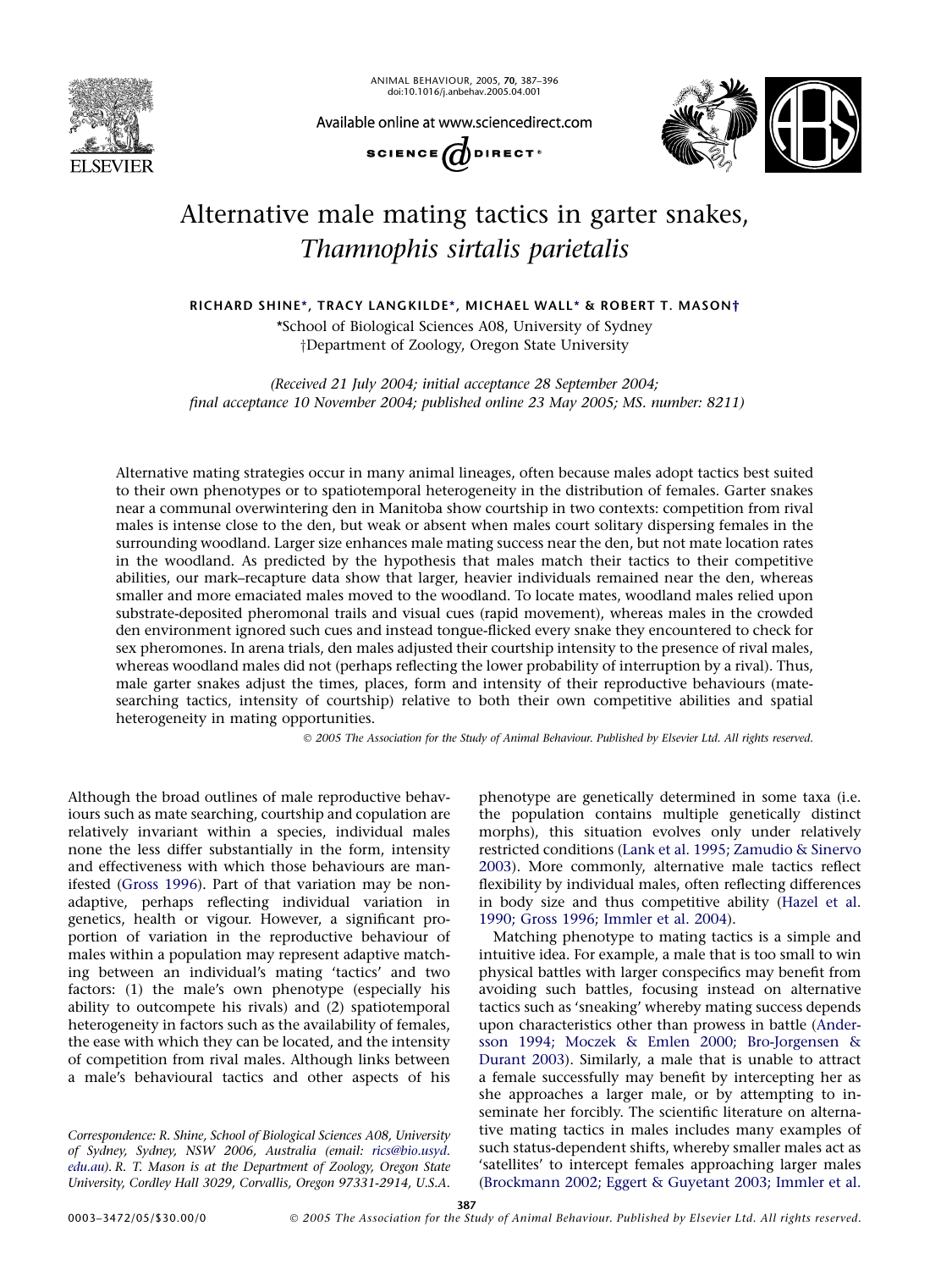[2004; Sato et al. 2004](#page-8-0)), or wait until larger rivals leave before courting the female ([Cade 1979; Dominey 1984;](#page-8-0) [Howard 1984; Gross 1996\)](#page-8-0).

A second reason for males to be flexible in their mating tactics is in response to heterogeneity (in both time and space) of the mating opportunities available, and the tactics that would maximize such opportunities. Females of different body sizes and reproductive condition will be distributed in a highly nonrandom fashion, such that adjacent habitats or time periods may favour very different male tactics (e.g. remain at one site and defend it versus move about widely to find unaccompanied females: [Luiselli 1995\)](#page-9-0). Thus, variation in male mating tactics can arise from spatiotemporal heterogeneity in the availability and location of females, as well as the specific phenotypic traits of the males themselves. Optimality models predict that male reproductive behaviours should be flexible in response to this heterogeneity, with males adopting mating tactics best suited to their own phenotypes (e.g. competitive abilities) as well as to the precise mating opportunities afforded by local conditions [\(Brown &](#page-8-0) [Weatherhead 1999; Thomas 2002](#page-8-0)). One of the most critical factors may be the operational sex ratio (the ratio of fertilizable females to reproductive males). For example, large male European bitterling, Rhodeus sericeus, defend territories and are aggressive towards conspecifics under equal sex ratios, but shift to participating in multimale spawning aggregations at higher male densities [\(Mills &](#page-9-0) [Reynolds 2003](#page-9-0)). Similar flexibility is widespread in other taxa also (e.g. [Gross 1996; Immler et al. 2004\)](#page-8-0).

Among reptiles, alternative male mating tactics have primarily been studied in lizards [\(Sinervo & Lively 1996;](#page-9-0) [Whiting 1999; Sinervo et al. 2000; Sinervo 2001; Calsbeek](#page-9-0) [et al. 2002](#page-9-0)). Most of these cases have focused on territorial mating systems in which physical battles provide a strong advantage to larger body size in males [\(Zamudio & Sinervo](#page-9-0) [2003](#page-9-0)). In such a system, smaller males allocate their reproductive effort in times and places where competition from their larger rivals is minimized [\(Zamudio & Sinervo](#page-9-0) [2003](#page-9-0)). Alternative male mating tactics in lizards often involve visual (coloured) 'badges' that indicate male tactics and status [\(Hews & Quinn 2003; Whiting et al.](#page-8-0) [2003](#page-8-0)). In contrast, defence of territories is virtually unknown among snakes [\(Greene 1997](#page-8-0)), and snake sociality is oriented around chemoreception rather than vision ([Cooper & Greenberg 1992](#page-8-0)). Perhaps in consequence, alternative male mating tactics have been described only rarely in snakes. The most 'lizard-like' example of alternative mating tactics in snakes comes from ontogenetic (size-related) shifts in male tactics in the European adder, Vipera berus [\(Madsen et al. 1993\)](#page-9-0). Males fight with each other for dominance, larger males win fights, and smaller males adopt cryptic tactics whereby they wait near a female until the larger males have departed [\(Madsen](#page-9-0) [et al. 1993\)](#page-9-0). Plausibly, however, alternative male mating tactics might evolve even in systems that lack direct male– male combat; for example, subsets of males might differ in the times and places where they court, or in the kinds (sizes?) of females that they court. Indeed, an example of the latter phenomenon has been reported from spring aggregations of garter snakes on the Canadian prairies;

although males do not engage in any overt battles, alternative male mating tactics co-occur within the den population based on body size. Courtship (and thus mating) is size assortative, with a male's body size determining his response to pheromonal cues from small versus large females ([LeMaster & Mason 2002; Shine et al.](#page-8-0) [2003](#page-8-0)). Thus, small males court and mate small as well as large females within this system, whereas large males focus their efforts on large females [\(Shine et al. 2001b,](#page-9-0) [2003](#page-9-0)).

We exploited the unique logistical advantages of the garter snake dens to explore male mating tactics in more detail, and to see whether there is diversity in male tactics on a spatial as well as ontogenetic scale. In particular, we focused upon a surprising result from an earlier radiotelemetry study [\(Shine et al. 2001a\)](#page-9-0). Although many courting snakes can be seen near the den, much of the courtship and mating actually occur after the snakes have dispersed into the surrounding woodland [\(Shine et al.](#page-9-0) [2001a\)](#page-9-0). Because snake densities are dramatically lower outside the den, these woodland groups are much smaller and male–male competition is less intense ([Shine et al.](#page-9-0) [2001a\)](#page-9-0). Does this different context for courtship favour divergence in male tactics? Both descriptive and manipulative studies have shown that a male garter snake's ability to obtain a mating within a courting 'ball' depends upon his body size, his body condition (mass relative to length) and his agility ([Shine et al. 2000f, 2004a](#page-9-0)). In contrast, mate-locating ability is unrelated to male body size [\(Shine](#page-9-0) [et al. 2005a\)](#page-9-0). Thus, we might expect that larger, heavier, more agile males would stay near the den and compete in large courting groups, whereas smaller, thinner, slower males would move to the surrounding woodland and search for unaccompanied females. The much lower densities of unmated females in the woodland than the den might also favour divergence in male mate location modalities and mating tactics. We set out to test these predictions.

#### METHODS

## Study Species and Area

South-central Manitoba, in the Canadian prairies, is close to the northern limit of the geographical range of red-sided garter snakes ([Rossman et al. 1996\)](#page-9-0). These small (males average 45 cm snout–vent length [SVL], females 55 cm), nonvenomous colubrid snakes gather in large aggregations at suitable den sites each autumn, and spend 8 months inactive underground ([Gregory 1974; Gregory &](#page-8-0) [Stewart 1975](#page-8-0)). The snakes court and mate in early spring, immediately after emerging from the den, before dispersing up to 18 km to their summer ranges ([Gregory 1974;](#page-8-0) [Gregory & Stewart 1975\)](#page-8-0). Extensive studies in the Chatfield area north of Winnipeg have documented many aspects of the physiology, communication systems and behavioural ecology of these snakes (e.g. [Mason 1993;](#page-9-0) [Shine et al. 2000b; LeMaster et al. 2001; LeMaster &](#page-9-0) [Mason 2002, 2003](#page-9-0)). This work has revealed intense sexual conflict: for example, males obtain matings by inducing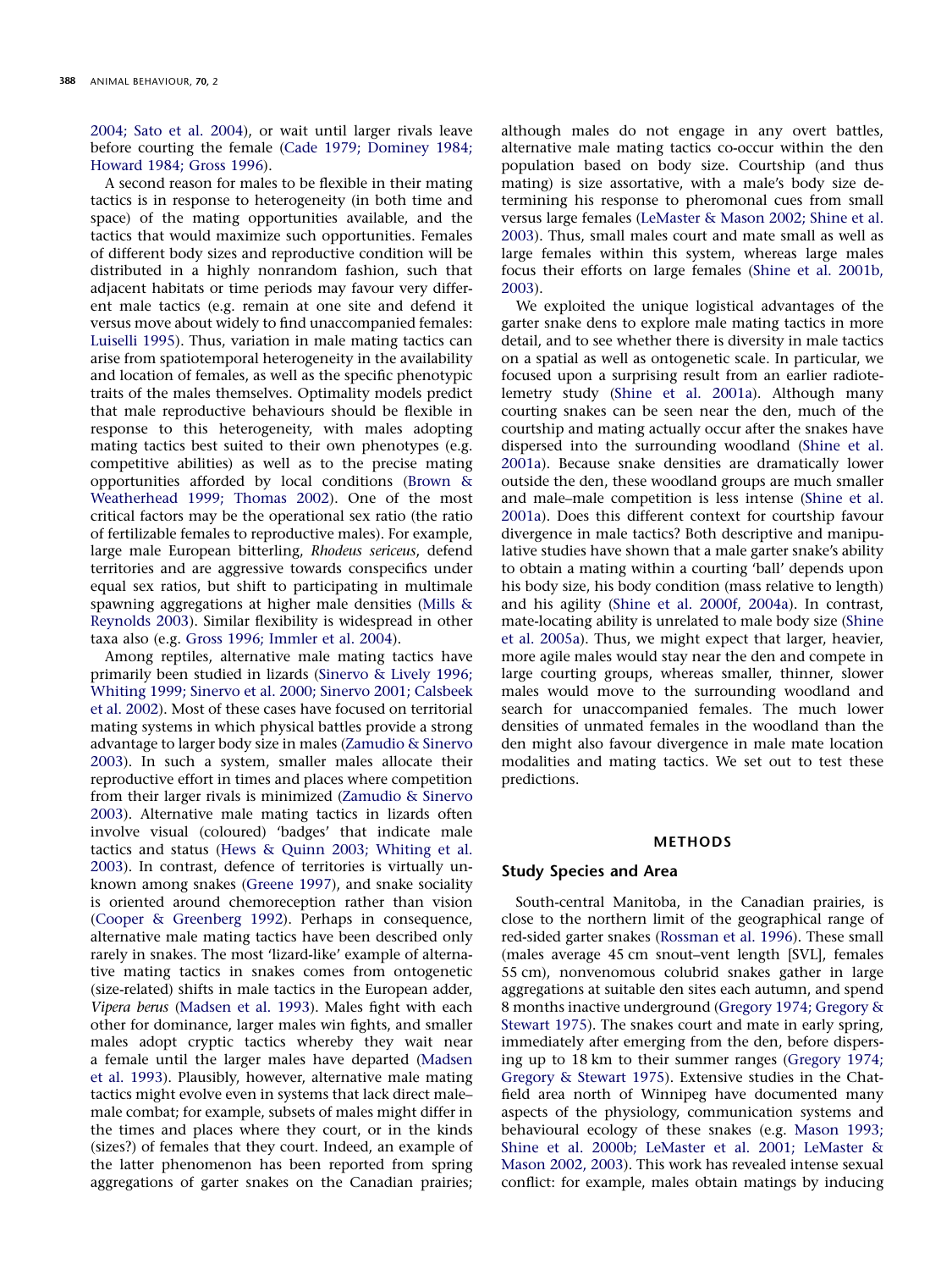female cloacal gaping via a hypoxic stress response rather than (as previously assumed) by stimulating female sexual receptivity, and females actively avoid male scent [\(Shine](#page-9-0) [et al. 2004b](#page-9-0)). Thus, male 'courtship' in this system might less euphemistically be termed 'attempts at forcible insemination'.

The present study was based at a large den 1.5 km north of the town of Inwood  $(50^{\circ}31.58^{\prime}N, 97^{\circ}29.71^{\prime}W)$ . The main den lies in an open rocky area beside a limestone quarry; the snakes emerge from between the rocks. The surrounding area is dominated by aspen woodland, extending to within 5 m of the den. During the spring emergence period, courting groups of snakes can be found both within the den itself, and up to 200 m away through the woodland [\(Shine et al. 2001a](#page-9-0)). We worked at the Inwood den from 5 to 22 May 2003 and 9 to 21 May 2004, encompassing most of the snake's emergence period in each of those years.

## Substrate and Body Temperatures

Because locomotor performance in snakes is highly sensitive to body temperature (e.g. [Greene 1997\)](#page-8-0), any difference in behaviours between males in two sites might be secondary consequences of location-specific differences in body temperature rather than a genuine divergence in male 'tactics'. To address this issue, we collected 25 males and 25 females in the open, rocky den itself and another 25 males and 25 females in the surrounding aspen woodland. We immediately took their cloacal temperatures with an electronic thermometer, as well as the surface temperatures of the sites at which they had first been seen.

## Sampling and Mark–Recapture Studies

In May 2003 we patrolled the den each day to collect newly emerged snakes (i.e. those on their first day out after their 8-month winter inactivity). Females disperse soon after emergence, and attract intense courtship ([Whittier et al. 1985](#page-9-0)); thus, newly emerged females were easy to locate. Newly emerged males also attract courtship by other males for the first day postemergence ([Shine et al.](#page-9-0) [2000c](#page-9-0)) and thus surveys for courted snakes were effective in locating recent emergers of both sexes. We measured (SVL) and weighed all of these snakes, gave each an individual painted number on the dorsal surface, then released them in the den the same day (or rarely, the following day). The nontoxic paint marks were generally readable for about 2 weeks, so that recaptures of these animals provided data on correlates of emergence, movements and philopatry (see below).

To sample snakes that concentrated their mate-searching activities away from the den, as well as to capture dispersing animals, in May 2003 we set up a 60-m drift fence of wire mesh ('hardware cloth') 20 cm high, with six evenly spaced funnel traps on either side of the fence. The drift fence was erected in aspen woodland 100 m from the main Inwood den, oriented to catch snakes dispersing away from (or towards) the den. Traps were checked and

cleared twice daily (or more often when capture rates were high), yielding data on 6653 animals. All snakes were taken back to the field laboratory where they were measured before release the following morning. For the first 4 days of the study, we paint-marked each trapped snake to record in which trap it had been caught; these animals were then released back at the den to see if they would disperse in the same direction a second time. On subsequent days the trapped snakes were not marked, but simply measured and released on the opposite side of the fence.

# Courting in Woodland versus the Den

Radiotelemetry has shown that some courting male snakes remain near the den, some disperse and court in the woodland, and others move back and forth between these two areas [\(Shine et al. 2001a\)](#page-9-0). If the number of snakes in the two former categories outnumber those in the latter category, then it should be possible to identify individual males as belonging to either a 'den' or 'woodland' assemblage. That is, do individual male garter snakes typically focus their efforts on courting in either the den or the woodland, rather than both? If so, we should be able to detect the existence of a 'woodland' group by examining (1) philopatry: some of the paint-marked snakes (see above) should be consistently recaptured at the drift fence rather than at the den; (2) homing: if we displace snakes, they should return to the drift fence, and perhaps to a site close to where they were originally captured.

## Reproductive Activities

To quantify differences in reproductive activities in the den versus the woodland, we surveyed both areas. We recorded the numbers of males in each courting group, and whether or not the females had already mated (as evidenced by a large gelatinous mating plug, which persists for  $>$  2 days: [Shine et al. 2000e\)](#page-9-0). To quantify the intensity of competition from rival males, we set up standardized trials in both habitat types to characterize the rates at which males were able to locate females, and the cues by which they accomplished that task. To do this we anaesthetized eight unmated females (by intramuscular injection of 5 mg/kg brietal sodium). These animals were quiescent for 25–35 min after injection, and all recovered completely (and were then released) within 60 min; no adverse effects of anaesthesia were apparent. Each anaesthetized female was dragged ventral surface downwards for 5 m to deposit a pheromonal trail, and then laid out at the end of her trail. Adjacent females and their trails were separated by at least 5 m. We scored the time taken for males to arrive and begin courting the female; each male was removed as soon as he commenced courtship. We also scored whether each male found the female by following her substrate-deposited pheromonal trail (evident because of frequent side-to-side head movements and tongue flicking to the substrate: [Ford & Scho](#page-8-0)[field 1984](#page-8-0)) or more simply, by tongue flicking other snakes as they were encountered. Trials were terminated after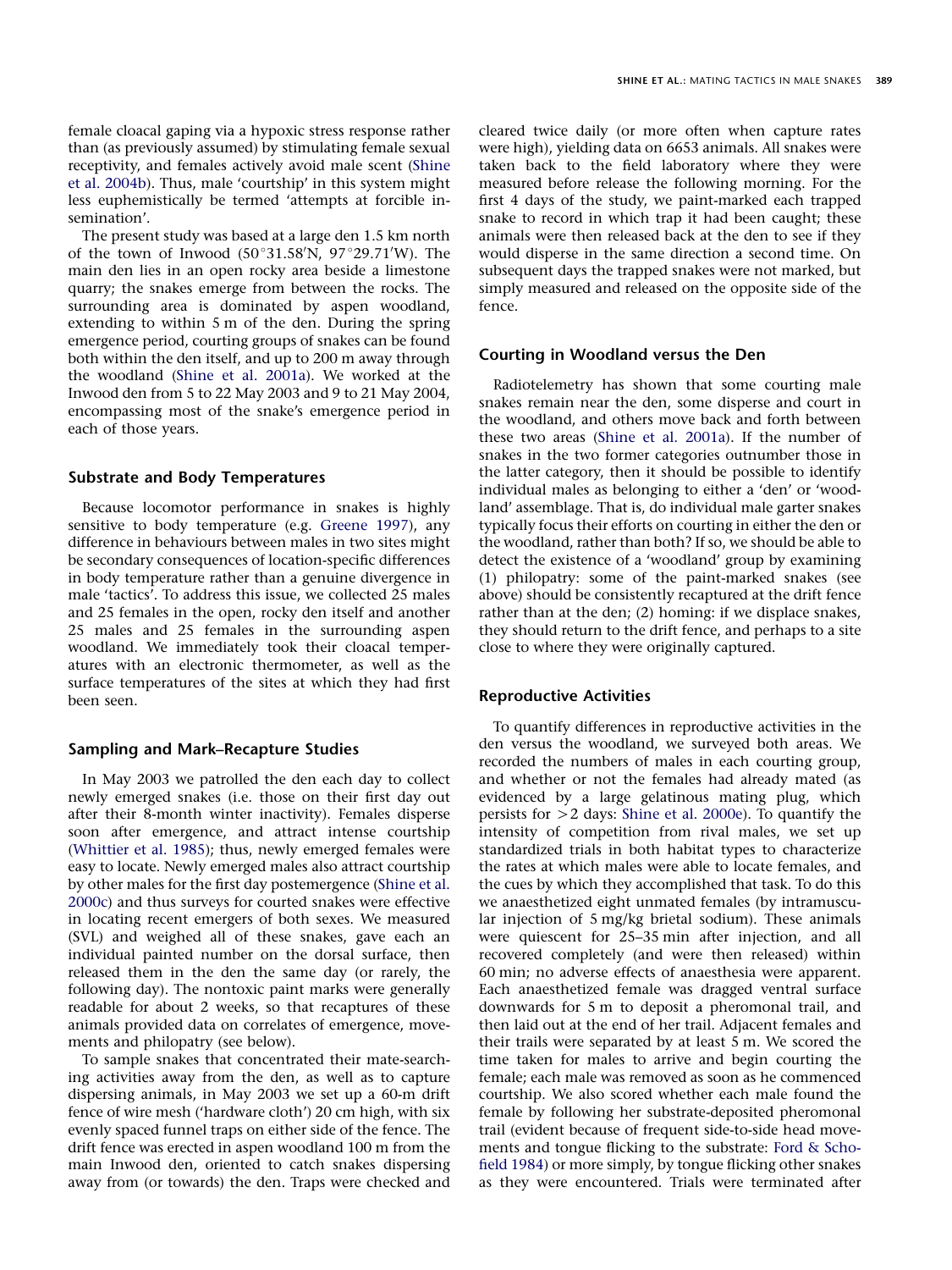<span id="page-3-0"></span>arrival of the 10th male, or after 15 min (whichever was soonest).

To clarify further the cues used by mate-searching males in the two habitat types, we used a 1.2-m length of nylon rope, attached to a stick so that rapid vibration of the handle caused the rope to whip about at ground level in a sinuous fashion, to mimic the movement patterns characteristic of vigorously courted snakes. The rope was wriggled about for 10 s, 30 cm in front of the head of a solitary (and presumably mate-searching) male either in the den or in a grassy clearing in the surrounding woodland. We scored the focal male's response (approach, retreat or ignore) over the following 30 s.

#### Focal Sampling of Male Behaviour

An observer (R.S.) walked through both the den and the woodland. He randomly selected a male snake and then recorded its behaviour for the next 60 s. The behaviours recorded were: distance travelled; total straight-line displacement; number of other snakes tongue-flicked; number of rival males within a courting group; and the proportion of the 60-s period spent courting, trail following (tongue flicking the substrate) and 'periscoping' (head and neck raised well above the substrate).

## Facultative Responses to Competition Intensity

Any differences between males in the woodland versus the den in the intensity of courtship might be caused by intrinsic differences between the males, or facultative responses to factors that differed between the two areas (e.g. number of rival males in courting groups). To tease apart these possibilities, we erected 24 open-topped nylon arenas ( $1 \times 1 \times 0.8$  m) in a grassy area near the den, and added either one or 20 male snakes to each arena. In half of the arenas, these males came from the den; in the other half, the males were taken from the drift fence. This design thus generated four treatments: den or woodland males, either by themselves or with 19 other males. In all arenas, a single male was randomly identified as the focal animal, and paint-marked for easy recognition. We then added a single unmated female (recently collected from the den) to each arena, and recorded the intensity of courtship by the focal male at 5-min intervals for the next 30 min. Courtship intensity was scored as the number of observation periods (out of a total of five) during which the focal male was aligned with, and actively courting, the female. We conducted four trials in succession in each arena, for a total of 96 trials.

#### Statistical Analyses

Assumptions of statistical tests (e.g. normality, homogeneity of variances) were checked before parametric analyses. Yate's correction was applied to all contingency table tests with low sample sizes. The text reports  $mean + SEs$ .

#### Ethical Note

Research was conducted under the authority of Oregon State University Institutional Animal Care and Use Committee. All research was conducted in accord with the U.S. Public Health Service 'Policy on Humane Care and Use of Laboratory Animals' and the National Institutes of Health 'Guide to the Care and Use of Laboratory Animals'.

## RESULTS

## Substrate and Body Temperatures

Substrate temperatures at places where snakes were found were similar in the den and the surrounding woodland (two-factor ANOVA; main effect of location:  $F_{1,96} = 1.26$ ,  $P = 0.26$ ), but males were generally on cooler substrates than were females  $(F_{1,96} = 18.83,$  $P < 0.0001$ ), with no significant interaction between these factors ( $F_{1,96} = 0.02$ ,  $P = 0.88$ ; Fig. 1a).

Patterns were different for cloacal temperatures, however; males and females had similar mean body



Figure 1. Temperatures of (a) substrates in a communal den and in the surrounding aspen woodland and (b) garter snakes in these sites. Means are shown + SEs;  $N = 25$  for each sex/location group.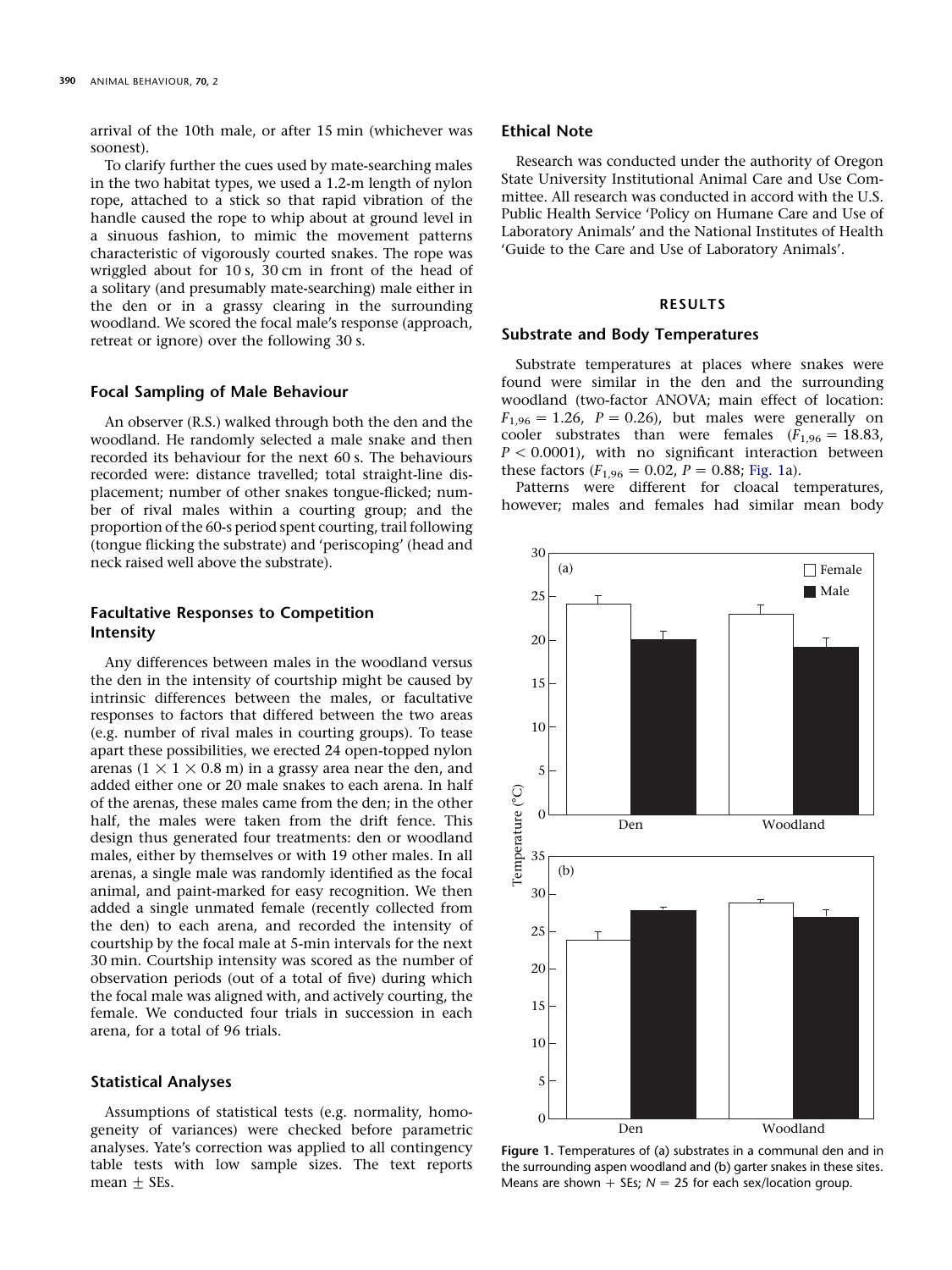temperatures  $(F_{1,96} = 1.76, P = 0.19)$ , but woodland snakes were hotter than den snakes ( $F_{1,96} = 6.86$ ,  $P = 0.01$ ). Snakes were always considerably hotter than the substrate ([Fig. 1\)](#page-3-0). The interaction between sex and location was significant  $(F_{1,96} = 14.70, P = 0.0002)$ because females were colder than males at the den, but hotter than males in the woodland [\(Fig. 1](#page-3-0)b).

#### Morphology and Mark–Recapture Studies

We captured and paint-marked 1895 newly emerged snakes in May 2003, with approximately equal numbers of males ( $N = 939$ ) and females ( $N = 956$ ). The numbers of emerging snakes per day peaked early in May, with the sex ratio shifting rapidly through time: early emergers were primarily males, whereas females emerged later (Pearson correlation between days since 5 May versus %male:  $r_{14} = -0.86$ ,  $P < 0.0001$ ). Mean body sizes also shifted over the course of the emergence period, with a trend for smaller males to emerge later than larger conspecifics (based on one mean data point per day:  $r_{14} = -0.57$ ,  $P < 0.025$ ; based on all male snakes as data points:  $r_{937} = -0.11$ ,  $P < 0.002$ ).

Comparing our samples of snakes captured at the den  $(N = 1529)$  males, 959 females) versus the drift fence  $(N = 5143$  males, 1510 females), both sexes averaged larger body sizes (SVLs) at the den than at the fence, but with a significant interaction between sex and location (interaction:  $F_{1,9137} = 116.68$ ,  $P < 0.0001$ ) because, although den snakes were larger in both sexes (main effect of location:  $F_{1,9137} = 320.45$ ,  $P < 0.0001$ ), the size disparity was greater for females than for males (Fig. 2a). Body condition (mass relative to length) was also better at the den than at the drift fence, especially in males (ANCOVA with ln SVL as the covariate, ln mass as the dependent variable yields a significant interaction term between sex and location:  $F_{1,3450} = 5.09$ ,  $P < 0.025$ ; Fig. 2b).

Because we placed traps on both sides of the drift fence, we can also compare the phenotypic traits of animals that were caught on the den side (i.e. dispersers as well as animals remaining in the woodland) versus the opposite side (i.e. animals staying in the woodland or returning to the den). These comparisons revealed no significant difference in mean body sizes of females (ANOVA:  $F_{1,1508} = 0.49$ ,  $P = 0.49$ ), but males caught on the side of the fence away from the den were larger than those caught in traps on the den side of the fence  $(F_{1,5141} = 21.80, P < 0.0001)$ . This difference suggests that smaller animals kept moving away from the den, whereas larger males either remained in the woodland or returned to the den after dispersing. Our detailed records from recaptures of individually marked snakes reveal both of these behaviours, although returning to the den was less common than remaining near the fence (see below).

Recaptures of individually marked snakes provided more detailed information on dispersal rates and changes through time since emergence. Larger males stayed at the den longer before dispersing than did smaller males (duration from emergence to first recapture at the drift fence versus SVL: Pearson correlation:  $r_{255} = 0.16$ ,



Figure 2. (a) Body sizes (snout–vent lengths) and (b) body condition (residual scores from the general linear regression of ln mass versus ln snout–vent length) for male and female garter snakes captured either in a communal den or 100 m away in the surrounding aspen woodland. Means are shown  $+$  SEs; N (left to right) = 959, 1510, 1529 and 5143 for each sex/location group.

 $P < 0.015$ ). Males that emerged earlier in the season (i.e. when mating was at its peak) were heavier at emergence (date versus residual condition score:  $r_{235} = -0.20$ ,  $P < 0.003$ ). In summary, large, heavy males emerged earlier in the season than did their smaller, thinner rivals, and larger animals stayed longer at the den before dispersing.

#### Courting in Woodland versus the Den

## **Philopatry**

Recaptures from our sample of individually paintmarked snakes comprised only a small proportion of all snakes captured at the drift fence (166 of 5143 males caught at the fence  $= 3.2\%$ ). None the less, these animals provided useful information: most importantly, many of them remained close to the drift fence rather than either returning to the den or dispersing further away. Thus, 27 individually marked snakes caught at the fence were recaptured at the fence 0–13 days later  $(4.2 \pm 0.34$  days). This tally includes one male that was captured in traps at the fence four times, and four males that were caught three times each. Contingency table analysis was used to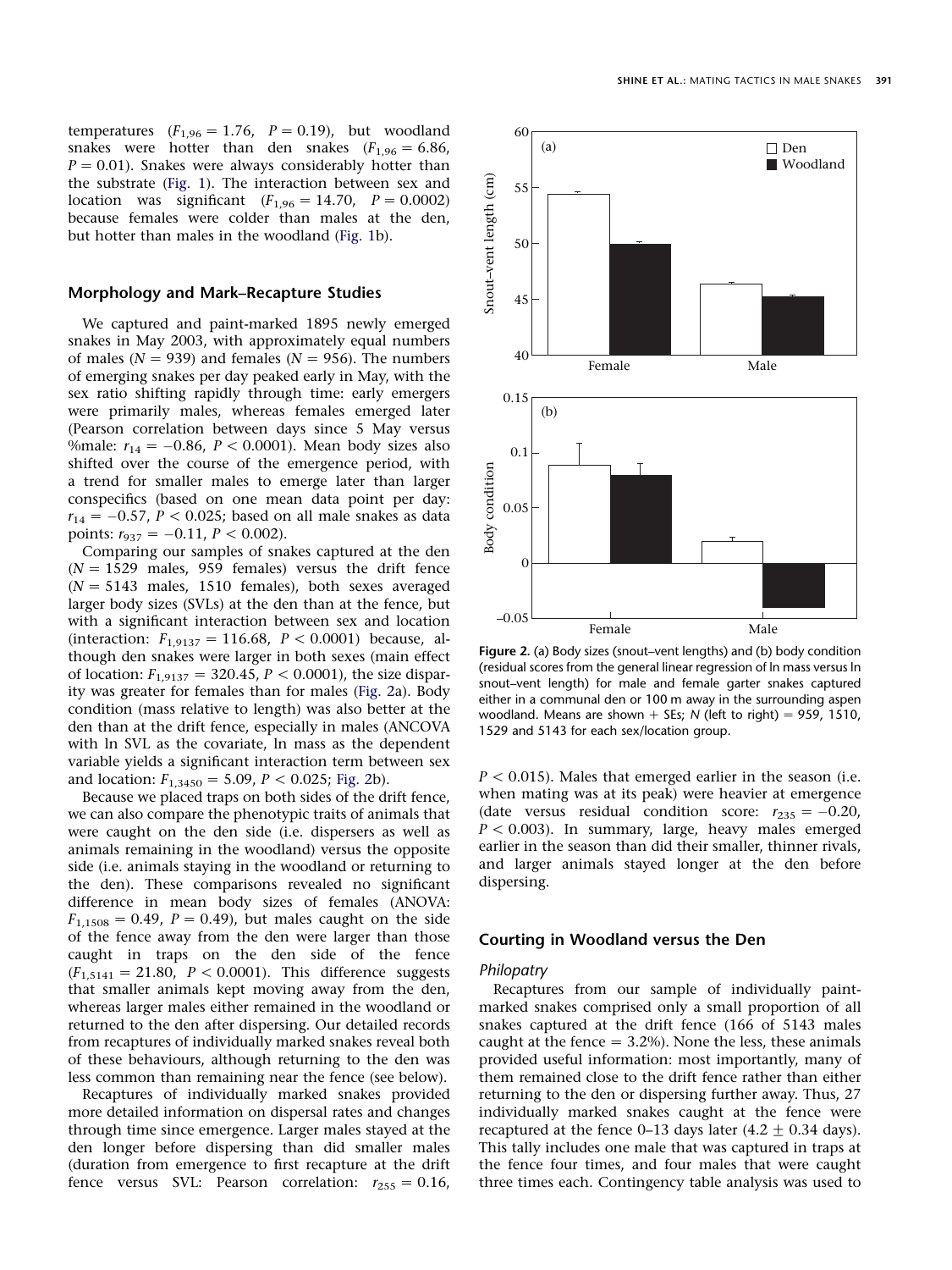compare the relative numbers of male snakes that were captured at the den or the fence and then later recaptured (excluding newly emerged snakes, since by definition these were always at the den). This analysis revealed a significant assortment of male snakes into 'den' versus 'woodland' groups ( $\chi_1^2 = 3.85$ ,  $P < 0.05$ ): that is, the number of postemergence males moving from the fence to the den or vice versa was significantly lower than the numbers recaptured at their original locations.

#### Homing

When males captured at the drift fence were taken back to the den and released, many returned to the drift fence and were recaptured a day or two later. These animals consistently returned to the same area of the fenceline at which they had been captured previously, and often ended up in the same trap as before (correlating distance from the north end of the fenceline in successive captures:  $r_{59} = 0.31$ ,  $P = 0.016$ ). In contrast, although females exposed to the same manipulation also dispersed, most of their recaptures on the fenceline were far from their initial point of capture ( $r_{39} = -0.46$ ,  $P = 0.11$ ). Hence, males (but not females) actively homed to specific sites in the woodland. The same pattern was evident in a subset of 96 males, half from the drift fence and half from the den. After these animals were used in the arena trials of courtship intensity (above), they were all released at the den. Only seven of the den males were later recaptured at the fence, whereas 34 of the drift fence males were recaught in the traps ( $\chi_1^2 = 28.78$ ,  $P < 0.0001$ ).

#### Reproductive Activities

Of 32 unmated females that we located in the woodland, 17 were alone and the other 15 were being courted by one to three males when we found them (overall mean number of males/female =  $0.69 \pm 0.15$ ). In 36 groups at the den, none were alone. The mean number of males per female in the den was  $14.69 \pm 2.57$  (range 1–82; versus woodland groups:  $F_{1,66} = 26.21$ ,  $P < 0.0001$ ). In addition to these unmated females, we located many females that had recently mated (as evidenced by mating plugs). The percentage of mated adult-size  $(>50 \text{ cm }$  SVL) females averaged 12.5% (85 of 679 animals) at the den versus 65.2% (481 of 738 animals) at the drift fence 100 m away  $(\chi_1^2 = 406.58, P < 0.0001).$ 

In trials where anaesthetized females were laid out at the end of pheromonal trails, the mean time for the first male to arrive and begin courting the female was about 40 times longer in the woodland than the den (means  $16.27 \pm 4.0$  s in the den versus  $608.57 \pm 84.27$  s in the woodland;  $F_{1,20} = 111.20$ ,  $P < 0.0001$ ). The mean rate of arrival of males, averaged across all males within each trial, was about 25 times higher in the den  $(0.051 \pm 0.004)$ versus  $0.002 \pm 0.0004$  males/s;  $F_{1,20} = 61.99$ ,  $P < 0.0001$ ). None of 150 den males that found the female did so by trail following (tongue flicking pheromonal trails on the substrate); instead, they kept their heads well off the ground and simply tongue-flicked the dorsal surfaces of every snake they encountered. In contrast, eight of the 10 woodland males found the female by tongue flicking along her substrate-deposited pheromonal trail ( $\chi_1^2 = 110.03$ ,  $P < 0.0001$ ).

The rapidly twitching nylon rope elicited a higher response level from males in the woodland (14 approached, three retreated, three ignored) than in the den (five approached, one retreated, 14 ignored; comparing the two data sets:  $\chi^2 = 13.21, P < 0.002$ ).

## Focal Sampling of Male Behaviour

We obtained 60-s focal samples for 16 males in the aspen woodland and 20 males at the den. [Figure 3](#page-6-0) reveals many differences between behaviours of these two groups of males. Animals in the woodland moved further than did den males ( $F_{1,34} = 24.03$ ,  $P < 0.0001$ ), over greater straight-line displacements  $(F_{1,34} = 30.17, P < 0.0001)$ . The woodland males spent a lower proportion of their time courting females  $(F_{1,34} = 22.08, P < 0.0001)$ , and instead spent more time tongue flicking the substrate (trail following:  $F_{1,34} = 34.43$ ,  $P < 0.0001$ ). When they found a female, the woodland males competed with fewer rivals  $(F_{1,34} = 33.04, P < 0.0001)$  and, perhaps for this reason, tongue-flicked fewer other snakes  $(F_{1,34} = 22.77)$ ,  $P < 0.0001$ ). Lastly, the proportion of time spent in the head-up ('periscope') posture was higher for woodland snakes than for den snakes, suggesting use of visual cues by the woodland snakes  $(F_{1,34} = 11.20, P < 0.001)$ .

## Facultative Male Response to Competition Intensity

In an outdoor arena with either 0 or 20 other males, den males were more vigorous courters than were woodland males overall  $(F_{1,92} = 10.76, P < 0.002)$  and courtship was more intense if there were fewer competing males  $(F_{1,92} = 3.97, P < 0.05;$  [Fig. 4\)](#page-7-0). However, the most important result from these trials was the significant interaction term between male location and number of competitors  $(F_{1,92} = 3.97, P < 0.05)$ . Woodland males did not modify their intensity of courtship depending on how many other males were present, but den males courted more fervently if they encountered a solitary female [\(Fig. 4\)](#page-7-0).

## **DISCUSSION**

Male garter snakes locate and court females in two very different contexts: either in large aggregations in the communal den, or solitarily or in small groups in the surrounding woodland. Although these two areas are separated by only a few metres, the demarcation is clear and the determinants of male mating success are likely to differ. Biotic factors are likely to be more important than abiotic in this respect. Although the woodland is more shaded, mean temperatures at ground level during the day were similar in the two habitats (at least in places where snakes were found: [Fig. 1](#page-3-0)a). Body temperatures of male and female snakes diverged in these two areas, but to a minor degree only [\(Fig. 1](#page-3-0)b). In addition, these snakes are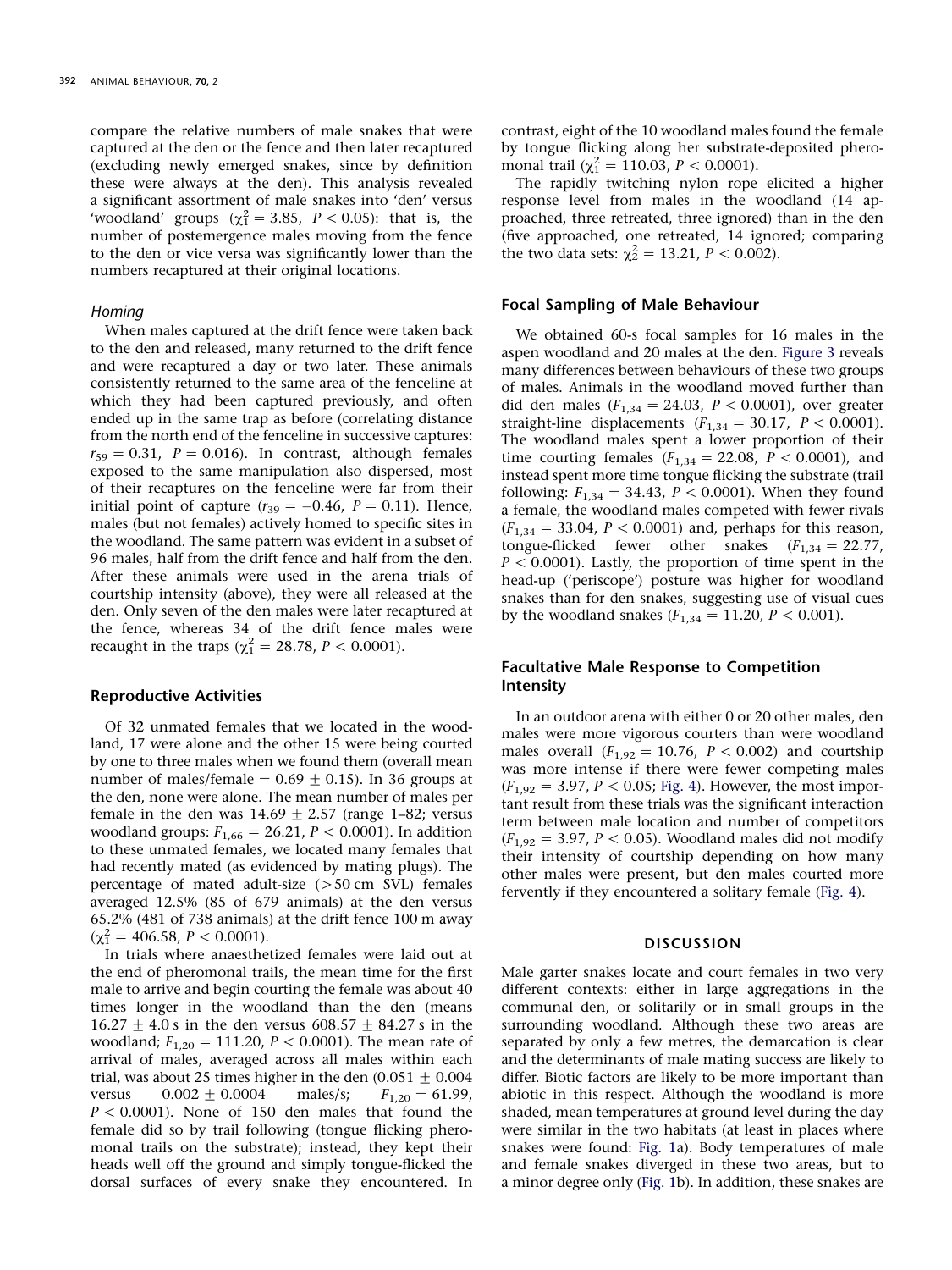<span id="page-6-0"></span>

Figure 3. Differences in behaviour of free-ranging male garter snakes in two areas (den and woodland) during 60-s focal observation periods. (a) Distance moved; (b) % time with head raised ('periscoping') (c) number of rival males; (d) number of other snakes tongue-flicked; (e) % time courting; (f) % time trail following. Means are shown  $\pm$  SEs. See text for statistical tests of these data. N = 20 den males and 16 woodland males.

capable of effective locomotion and courtship over a wide range of temperatures, and courting males accord a low priority to behavioural thermoregulation [\(Shine et al.](#page-9-0) [2000a\)](#page-9-0). Thus, the most important differences between the den and the woodland for an amorous male garter snake involve the numbers of potential courtship targets (unmated females), the ease with which they can be located, and the numbers of rival males.

Snake densities are much lower in the woodland than the den, and many of the woodland females have already mated (and thus cannot mate again for a few days: [Crews](#page-8-0) [& Gartska 1982; Shine et al. 2000e](#page-8-0)). Thus, locating the (few) potentially receptive females poses a stronger challenge in the woodland than at the den. However, the intensity of male–male rivalry around woodland females is greatly reduced (mean number of males per female 0.69 versus 14.69). Thus, male mating success in the woodland is likely to be determined by mate location ability rather than by the ability to outmanoeuvre rivals within a mating ball. As predicted from the hypothesis that males will

flexibly adjust their reproductive behaviour to fit their own abilities and the tactics likely to succeed in specific conditions, our study revealed significant flexibility in both of these respects.

(1) A male garter snake's morphology (size, strength, agility, mass relative to length) affects his probability of obtaining a mating within a courting group [\(Shine et al.](#page-9-0) [2000f, 2004a](#page-9-0)), but his size does not affect his matesearching ability ([Shine et al. 2005a](#page-9-0)). Thus, if males modify their mating tactics relative to their own competitive ability, large, fast, heavy males should emerge early in the season and stay at the den thereafter. This prediction is supported by overall comparisons between males in the den and the woodland, as well as the more detailed information from marked males. Our measurements of locomotor speeds showed the same shift between den males and woodland males ([Shine et al. 2005b\)](#page-9-0), consistent with the idea that male garter snakes select times and places to court based upon their ability to compete with rivals. Our data on homing and philopatry show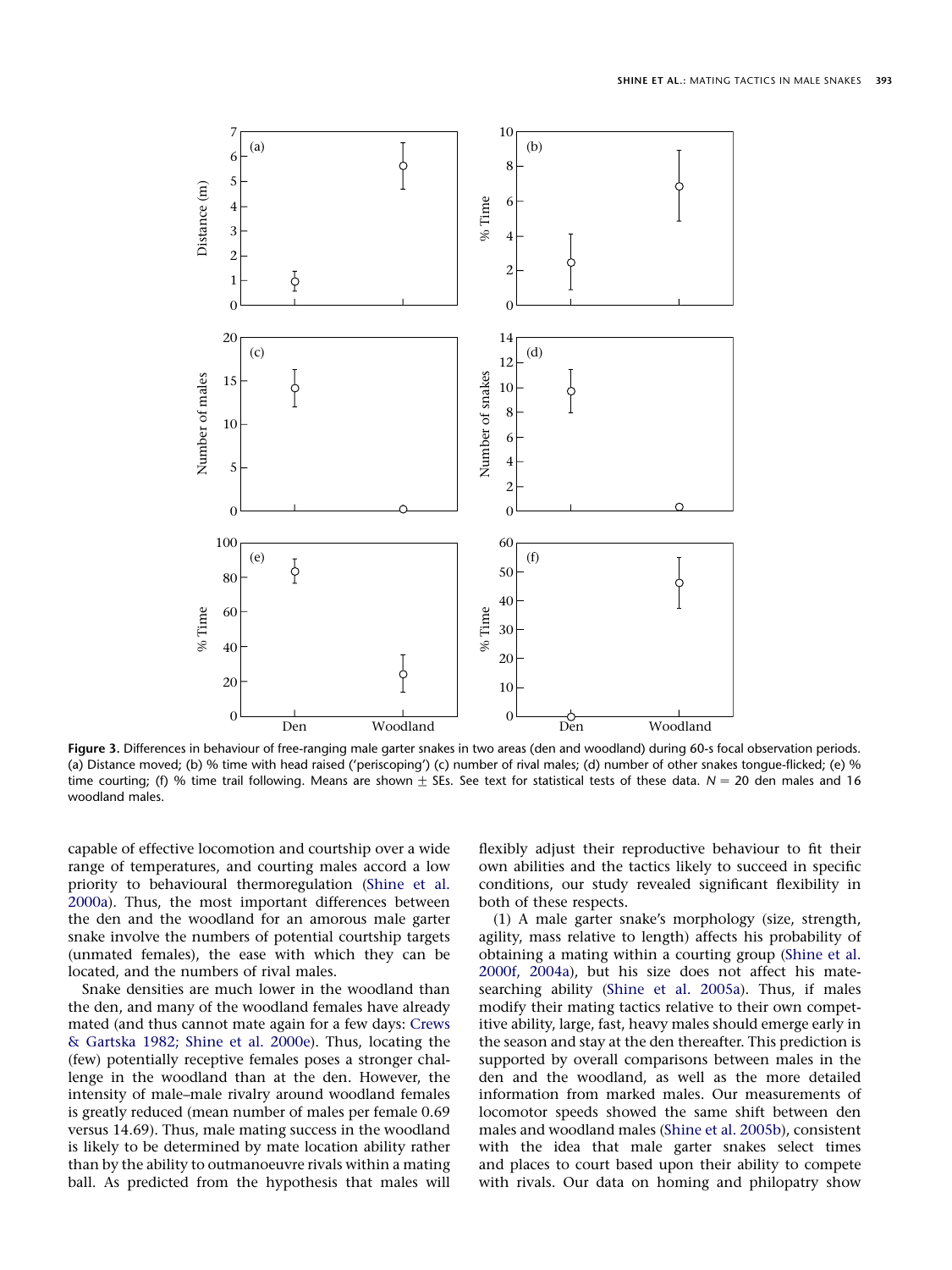<span id="page-7-0"></span>

Figure 4. Intensity of courtship by male garter snakes in outdoor arenas as a function of the male's collection location (den versus woodland) and the number of competing males within the arena. Courtship intensity was scored as the number of observation periods (out of a maximum of five, at intervals of 5 min) during which the focal animal was courting the female. Means are shown  $+$  SEs. See text for statistical tests of these data.  $N = 24$  replicates (courting groups) within each treatment.

that this matching involves relatively discrete subsets of males, such that some animals mostly court at the den and others in the woodland.

(2) Male snakes in the woodland move about actively, tongue flicking the substrate; when they locate a female's trail they follow it to find her. This behaviour is typical of many snake species [\(Gillingham 1987](#page-8-0)). Visual cues to a female's location also play a role, at least at short distances; again, this may be common among snakes ([Shine & Mason 2001\)](#page-9-0). Male garter snakes near the den display a less usual form of mate location: reliance upon chemosensory information obtained by tongue flicking the bodies of other snakes rather than by following substrate-deposited pheromonal trails. This divergence in mate location tactics makes intuitive sense. The den is in an open rocky area where the large numbers of moving male snakes reduce the information content of visual cues, and where females are likely to emerge close by so that moving long distances is unnecessary; also, the pheromone-soaked substrate may render it difficult or impossible to follow a single trail. In contrast, lower snake abundance in the woodland means that females are widely dispersed. Any rapidly moving animal is likely to be a courted female (mate-searching males move at a relatively sedate pace: [Fig. 3](#page-6-0)a), and pheromonal trails offer excellent opportunities for long-distance mate location (especially because males can detect a female's mated status from her trail: [O'Donnell et al. 2004](#page-9-0)).

Our arena trials offered an even more striking example of facultative adjustment of courtship intensity to local conditions, in this case the degree of competition. Woodland males did not modify their intensity of courtship in response to the number of competing males; in nature, group sizes are fairly stable in the woodland because of low rates of arrival of new suitors. Thus, there may be

some optimal level of courtship intensity regardless of group size. In contrast, the den males showed a spectacular increase in courtship intensity if they were alone with a female, as opposed to being part of a large courting group (Fig. 4). Such small (single-male) groups do occur at the den (we recorded 1–82 males per female at the den) but are very transitory; other males will arrive rapidly. Given that den females typically accept copulations after relatively brief courtship ([Shine et al. 2000f](#page-9-0)), a den male may benefit by expending frenetic effort on courtship if he finds a solitary female; his probability of success will decline rapidly with time as other males arrive, whereas this is not the case for a snake in the woodland. The different response to group size in these two groups of males (Fig. 4) thus fits well with the hypothesis that males adjust courtship intensity not only relative to the degree of rivalry they experience, but also to the degree they are likely to experience in the near future.

We do not know the relative importance of matings at the den versus in the woodland (or even later, when females have dispersed to their summer ranges) as determinants of male reproductive success. However, at least three lines of evidence suggest that matings after a female has left the den are significant influences on male fitness. First, radiotelemetry and visual surveys confirm that many matings occur in the woodland [\(Shine et al. 2001a](#page-9-0)). Second, the proportion of females that have mated by the time they leave the woodland is lower than the proportion of female snakes that reproduce each year ([Gregory 1977; Shine et al. 2000d](#page-8-0)), so presumably other matings must occur (sperm storage between years is rare: [Blanchard 1943\)](#page-8-0). Third, genetic analyses of garter snake litters have revealed high levels of multiple paternity ([Gibson & Falls 1988; Garner et al. 2002](#page-8-0)), even though mating plugs preclude a female from remating during the short time she spends near the den [\(Shine et al. 2000e\)](#page-9-0).

This divergence in the context of mating results in a surprisingly wide divergence in many other traits between the two adjacent habitats. The most obvious involve male mating tactics, with den males courting in larger groups, more vigorously, and locating females without reliance on substrate-deposited pheromonal trails. However, other attributes also differed between the two habitats that we studied. For example, mean body sizes were larger at the den for both sexes, presumably because smaller individuals of both sexes attempt to escape the intense and potentially dangerous attentions of courting males. They may achieve this result by dispersing when the weather is too cool for active courtship [\(Shine et al. 2000d,](#page-9-0) [2004b](#page-9-0)). Overall, our present results reinforce a major conclusion from our previous work: that the superficially chaotic 'scramble' competition for matings at a garter snake den in fact is far from chaotic. These small snakes use complex and sophisticated mating tactics, and display a remarkable ability to modify their behaviours in the light of the opportunities available to them.

Although our study is the first to look in detail at alternative mating tactics in snakes, our results broadly resemble those obtained by other authors on other kinds of organisms (e.g. [Norman et al. 1999; Moczek & Emlen](#page-9-0) [2000](#page-9-0)). For example, a male's body condition (energy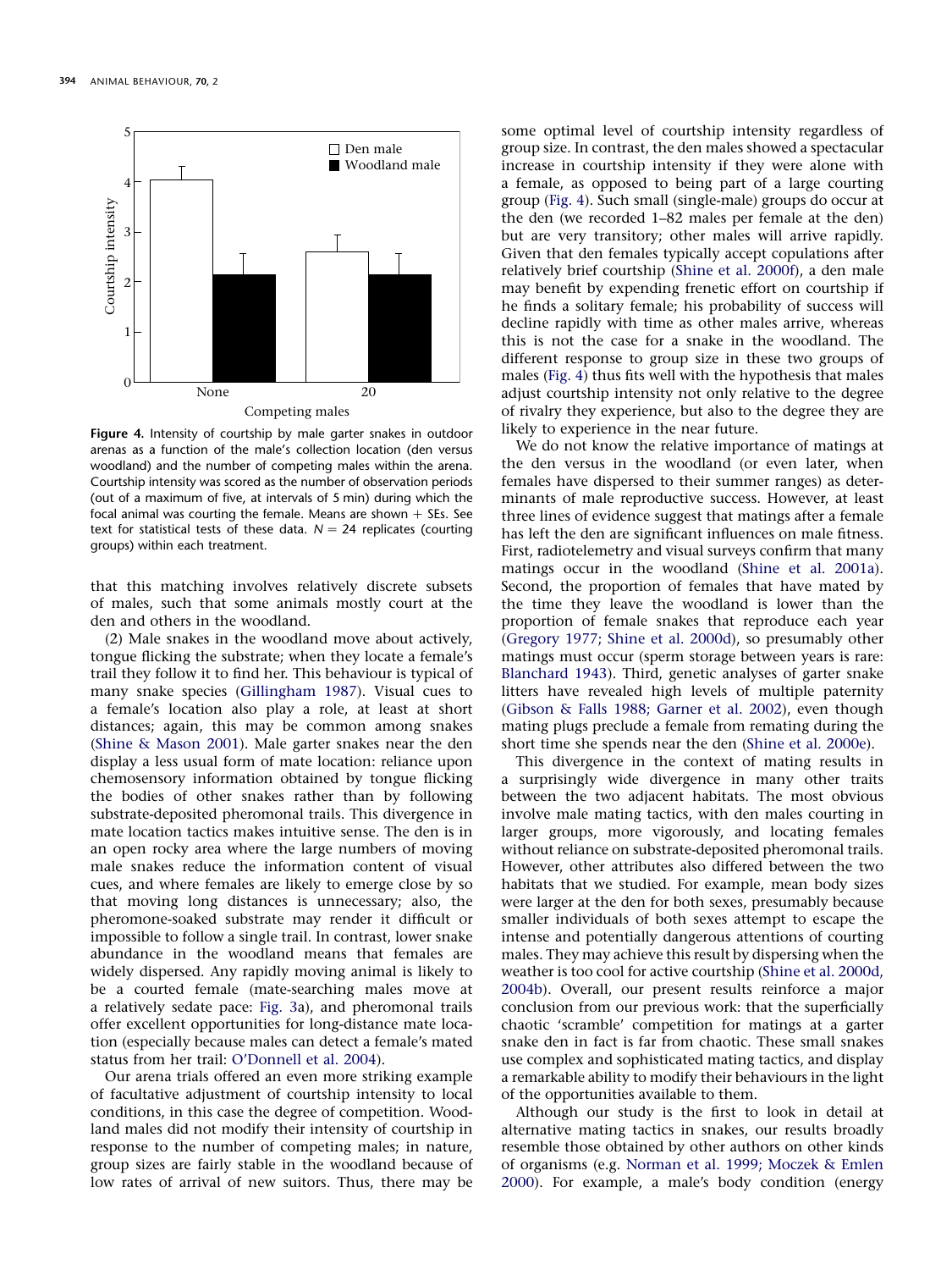<span id="page-8-0"></span>reserves) may often influence the timing and duration of his involvement in reproductive activities. In the territorial toad Pelobates fuscus, males in poor condition joined breeding aggregations later, and left sooner, than did males in good condition (Eggert & Guyetant 2003): this is exactly the same pattern as we saw in garter snakes. Similarly, male bearded seals, Erignathus barbatus, in poor condition may roam widely in search of females, rather than defending territories ([Van Parijs et al. 2003](#page-9-0)). Thus, we predict that detailed studies on other snake species will reveal many of the same phenomena as revealed by our study, notably spatiotemporal heterogeneity in male tactics and a matching of male phenotypes to mate location and courtship behaviours. However, the Manitoba snakes are unusual in the short spatial scale (tens of metres) over which the operational sex ratio and effective mate-finding modalities vary. This situation facilitates our ability to identify links between male phenotype, operational sex ratio and male tactics.

#### Acknowledgments

We thank Al and Gerry Johnson for help and encouragement, and the Manitoba Department of Natural Resources (especially Dave Roberts) for permits. Financial support was provided by the Australian Research Council and the Australian Academy of Science (Graeme Caughley Travelling Fellowship, to R.S.), and by a National Science Foundation National Young Investigator Award (IBN-9357245), and the Whitehall Foundation (W95-04) to R.T.M.

#### References

- Andersson, M. 1994. Sexual Selection. Princeton, New Jersey: Princeton University Press.
- Blanchard, F. C. 1943. A test of fecundity of the garter snake Thamnophis sirtalis sirtalis (Linnaeus) in the year following the year of insemination. Papers of the Michigan Academy of Sciences, Arts and Letters, 28, 313–316.
- Brockmann, H. J. 2002. An experimental approach to altering mating tactics in male horseshoe crabs (Limulus polyphemus). Behavioral Ecology, 13, 232–238.
- Bro-Jorgensen, J. & Durant, S. M. 2003. Mating strategies of topi bulls: getting in the centre of attention. Animal Behaviour, 65, 585–594.
- Brown, G. P. & Weatherhead, P. J. 1999. Female distribution affects mate searching and sexual selection in male northern water snakes (Nerodia sipedon). Behavioral Ecology and Sociobiology, 47, 9–16.
- Cade, W. H. 1979. The evolution of alternative male reproductive strategies in field crickets. In: Sexual Selection and Reproductive Competition in Insects (Ed. by M. Blum & N. A. Blum), pp. 343– 379. London: Academic Press.
- Calsbeek, R., Alonzo, S. H., Zamudio, K. & Sinervo, B. 2002. Sexual selection and alternative mating behaviours generate demographic stochasticity in small populations. Proceedings of the Royal Society of London, Series B, 269, 157–164.
- Cooper, W. E. J. & Greenberg, N. 1992. Reptile coloration and behavior. In: Biology of the Reptilia. Vol. 18 (Ed. by C. Gans & D. Crews), pp. 298–422. Chicago: University of Chicago Press.
- Crews, D. & Gartska, W. R. 1982. The ecological physiology of a garter snake. Scientific American, 247, 136–144.
- Dominey, W. J. 1984. Alternative mating tactics and evolutionarily stable strategies. American Zoologist, 24, 385–396.
- Eggert, C. & Guyetant, R. 2003. Reproductive behaviour of spadefoot toads (Pelobates fuscus): daily sex ratios and males' tactics, ages, and physical condition. Canadian Journal of Zoology, 81, 46–51.
- Ford, N. B. & Schofield, C. W. 1984. Species specificity of sex pheromone trails in the plains garter snake, Thamnophis radix. Herpetologica, 40, 51–55.
- Garner, T. W. J., Gregory, P. T., McCracken, G. F., Burghardt, G. M., Koop, B. F., McLain, S. E. & Nelson, R. J. 2002. Geographic variation of multiple paternity in the common garter snake (Thamnophis sirtalis). Copeia, 2002, 15–23.
- Gibson, A. R. & Falls, J. B. 1988. Melanism in the common garter snake: a Lake Erie phenomenon. In: The Biogeography of the Island Region of Western Lake Erie (Ed. by J. F. Downhower), pp. 233– 245. Columbus, Ohio: Ohio State University Press.
- Gillingham, J. C. 1987. Social behavior. In: Snakes: Ecology and Evolutionary Biology (Ed. by R. A. Seigel, J. T. Collins & S. S. Novak), pp. 184–209. New York: McGraw-Hill.
- Greene, H. W. 1997. Snakes. The Evolution of Mystery in Nature. Berkeley, California: University of California Press.
- Gregory, P. T. 1974. Patterns of spring emergence of the red-sided garter snake (Thamnophis sirtalis parietalis) in the Interlake region of Manitoba. Canadian Journal of Zoology, 52, 1063–1069.
- Gregory, P. T. 1977. Life-history parameters of the red-sided garter snake (Thamnophis sirtalis parietalis) in an extreme environment, the Interlake region of Manitoba. National Museum of Canada, Publications in Zoology, 13, 1–44.
- Gregory, P. T. & Stewart, K. W. 1975. Long-distance dispersal and feeding strategy of the red-sided garter snake (Thamnophis sirtalis parietalis) in the Interlake of Manitoba. Canadian Journal of Zoology, 53, 238–245.
- Gross, M. R. 1996. Alternative reproductive strategies and tactics: diversity within sexes. Trends in Ecology and Evolution, 11, 92–98.
- Hazel, W. N., Smock, R. & Johnson, M. D. 1990. A polygenic model for the evolution and maintenance of conditional strategies. Proceedings of the Royal Society of London, Series B, 242, 181–187.
- Hews, D. K. & Quinn, V. S. 2003. Endocrinology of species differences in sexually dichromatic signals: using the organisation and activation model in a phylogenetic framework. In: Lizard Social Behavior (Ed. by S. F. Fox, I. K. McCov & T. A. Baird), pp. 253–277. Baltimore: Johns Hopkins University Press.
- Howard, R. D. 1984. Alternative mating behaviors of young male bullfrogs. American Zoologist, 24, 397–406.
- Immler, S., Mazzoldi, C. & Rasotto, M. B. 2004. From sneaker to parental male: change of reproductive traits in the black goby, Gobius niger (Teleostei, Gobiidae). Journal of Experimental Zoology, 301A, 177–185.
- Lank, D. B., Smith, C. M., Hanotte, O., Burke, T. & Cooke, F. 1995. Genetic polymorphism for alternative mating behavior in lekking male ruff Philomachus pugnax. Nature, 378, 59–62.
- LeMaster, M. P. & Mason, R. T. 2002. Variation in a female sexual attractiveness pheromone controls mate choice in garter snakes. Journal of Chemical Ecology, 28, 1269-1285.
- LeMaster, M. P. & Mason, R. T. 2003. Pheromonally-mediated sexual isolation among denning populations of red-sided garter snakes, Thamnophis sirtalis parietalis. Journal of Chemical Ecology, 29, 1027–1043.
- LeMaster, M. P., Moore, I. T. & Mason, R. T. 2001. Conspecific trailing behaviour of red-sided garter snakes, Thamnophis sirtalis